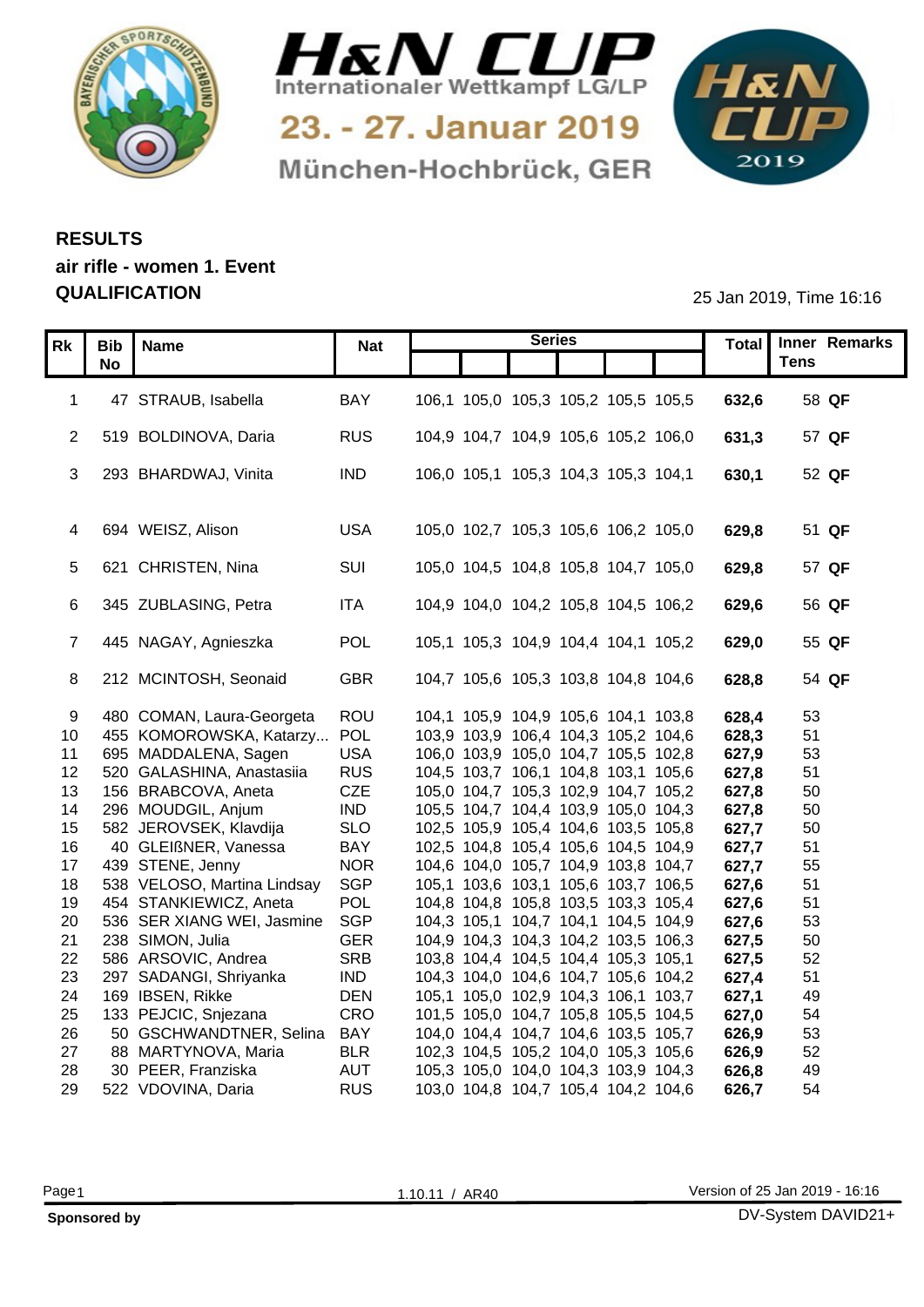



München-Hochbrück, GER

1&N 

## **RESULTS air rifle - women 1. Event QUALIFICATION** 25 Jan 2019, Time 16:16

|     | Rk Bib Name                     | <b>Nat</b> | <b>Series</b>                       |                                     |       |                | Total   Inner Remarks |
|-----|---------------------------------|------------|-------------------------------------|-------------------------------------|-------|----------------|-----------------------|
|     | <b>No</b>                       |            |                                     |                                     |       | <b>Tens</b>    |                       |
|     |                                 |            |                                     |                                     |       |                |                       |
| 30  | 581 DVORSAK, Ziva               | <b>SLO</b> | 102,6 104,1 105,0 105,0 104,8 105,1 |                                     | 626,6 | 52             |                       |
| 31  | 157 BRAZDOVA, Lucie             | CZE        | 101,8 106,5 103,9 103,9 104,9 105,4 |                                     | 626,4 | 49             |                       |
| 32  | 190 BORDET, Jade                | <b>FRA</b> | 105,5 102,9 103,6 103,4 106,4 104,6 |                                     | 626,4 | 50             |                       |
| 33  | 435 LUND, Katrine               | <b>NOR</b> | 104,1 105,1 103,3 104,7 105,8 103,3 |                                     | 626,3 | 49             |                       |
| 34  | 341 LUCIANI, Alessandra         | ITA        | 105,0 103,4 103,5 104,0 105,6 104,7 |                                     | 626,2 | 5 <sup>′</sup> |                       |
| 35  | 182 HYRKAS, Emmi                | <b>FIN</b> | 105,4 104,1 104,3 104,6 103,5 104,3 |                                     | 626,2 | 50             |                       |
| 36  | 482 TUDOSE, Roxana              | ROU        | 104,5 104,6 104,5 103,3 104,1 105,0 |                                     | 626,0 | 52             |                       |
| 37  | 456 KOCHANSKA, Natalia          | POL        | 104,5 103,9 105,3 102,8 104,7 104,4 |                                     | 625,6 | 46             |                       |
| 38  | 196 GOMEZ, Judith               | <b>FRA</b> | 103,2 104,0 104,6 105,0 105,0 103,2 |                                     | 625,0 | 50             |                       |
| 39  | 286 LOVASZ, Dorina              | <b>HUN</b> | 104,6 104,3 103,7 104,5 103,1 104,6 |                                     | 624,8 | 49             |                       |
| 40  | 678 ILINA, Anna                 | <b>UKR</b> | 103,5 103,7 103,6 105,5 103,7 104,5 |                                     | 624,5 | 49             |                       |
| -41 | 161 VOGNAROVA, Gabriela         | CZE        | 104,0 104,8 103,4 104,1 104,5 103,7 |                                     | 624,5 | 51             |                       |
| 42  | 134 PEREC, Tanja                | CRO        | 105,3 102,6 104,5 104,2 103,9 103,8 |                                     | 624,3 | 44             |                       |
| 43  | 680 KALNYSH, Nataliia           | <b>UKR</b> | 105,3 102,8 105,0 106,2 103,3 101,7 |                                     | 624,3 | 45             |                       |
| 44  | 287 ZWICKL-VERES, Kata          | <b>HUN</b> | 104,0 104,3 104,4 103,1 103,6 104,8 |                                     | 624,2 | 45             |                       |
| 45  | 158 MAZUROVA, Nikola            | <b>CZE</b> | 103,7 103,4 103,9 104,0 105,1 104,1 |                                     | 624,2 | 48             |                       |
| 46  | 535 HO, Xiu Yi                  | <b>SGP</b> | 103,0 103,8 104,4 104,9 104,4 103,7 |                                     | 624,2 | 49             |                       |
| 47  | 365 SHIMIZU, Ayano              | <b>JPN</b> | 101,5 106,1 105,0 104,6 102,2 104,5 |                                     | 623,9 | 46             |                       |
| 48  | 656 JOHANSSON, Lotten           | <b>SWE</b> | 102,8 105,5 105,3 101,7 104,3 104,3 |                                     | 623,9 | -47            |                       |
| 49  | 132 ZELJKOVIC, Marta            | CRO        | 103,8 103,9 104,4 104,4 103,1 104,3 |                                     | 623,9 | 45             |                       |
| 50  | 681 LESKIV, Lesya               | <b>UKR</b> | 102,6 102,3 104,5 105,6 103,9 104,9 |                                     | 623,8 | -47            |                       |
| 51  | 167 NIELSEN, Anna               | <b>DEN</b> | 104,2 104,7 103,8 103,9 103,8 103,2 |                                     | 623,6 | 49             |                       |
| 52  | 421 MULDER, Mandy               | <b>NED</b> | 103,8 104,8 103,0 104,4 102,2 105,2 |                                     | 623,4 | 48             |                       |
| 53  | 620 CHIARA, Leone               | SUI        | 102,5 104,7 103,9 103,8 104,5 103,9 |                                     | 623,3 | 49             |                       |
| 54  | 131 GUSTIN, Valentina           | CRO        | 103,5 102,7 102,4 105,3 104,8 104,5 |                                     | 623,2 | 44             |                       |
|     | 55 521 KARIMOVA, Iuliia         | <b>RUS</b> | 105,1 103,2 103,7 102,5 104,2 104,5 |                                     | 623,2 | 46             |                       |
| 56  | 440 DUESTAD, Jeanette           | <b>NOR</b> | 105,0 104,0 102,6 104,0 103,2 104,1 |                                     | 622,9 | 45             |                       |
| 57  | 619 LUSTENBERGER, Petra         | SUI        | 104,4 104,2 105,0 102,9 103,1 103,3 |                                     | 622,9 | 44             |                       |
| 58  | 89 MATSIUSHENKA, Alisa          | <b>BLR</b> | 104,6 104,6 102,7 103,8 103,0 103,8 |                                     | 622,5 | -47            |                       |
| 59  | 441 HANSEN, Karoline            | <b>NOR</b> | 103,7 104,2 104,6 103,3 104,7 102,0 |                                     | 622,5 | 42             |                       |
| 60  | 31 HOFMANN, Olivia              | <b>AUT</b> |                                     | 102,7 103,3 104,2 102,3 105,9 104,0 | 622,4 | 50             |                       |
| 61. | 29 PRIBITZER, Marlene           | <b>AUT</b> | 101,8 103,8 104,2 103,8 104,5 104,0 |                                     | 622,1 | 48             |                       |
| 62  | 651 BENIKOVA, Diana             | <b>SVK</b> | 103,1 104,0 104,0 102,7 105,1 103,1 |                                     | 622,0 | 44             |                       |
| 63  | 239 SPIES, Tatjana              | <b>GER</b> | 103,6 102,8 104,0 105,4 103,4 102,7 |                                     | 621,9 | 45             |                       |
| 64  | 604 VUKASIONOVIC, Sanja         | <b>SRB</b> |                                     | 104,7 102,2 103,1 103,9 103,5 104,2 | 621,6 | 45             |                       |
|     | 65 674 VOITSEKHIVSKA, Mariia    | <b>UKR</b> | 101,3 103,4 104,8 103,7 104,3 104,1 |                                     | 621.6 | 46             |                       |
|     | 66 645 DEMJEN PESKOVA, Dani SVK |            |                                     | 104,5 102,8 103,5 104,6 103,8 102,2 | 621.4 | 47             |                       |
|     | 67 168 NIELSEN, Stine           | <b>DEN</b> |                                     | 104,3 102,6 103,2 101,7 105,9 103,6 | 621,3 | 48             |                       |